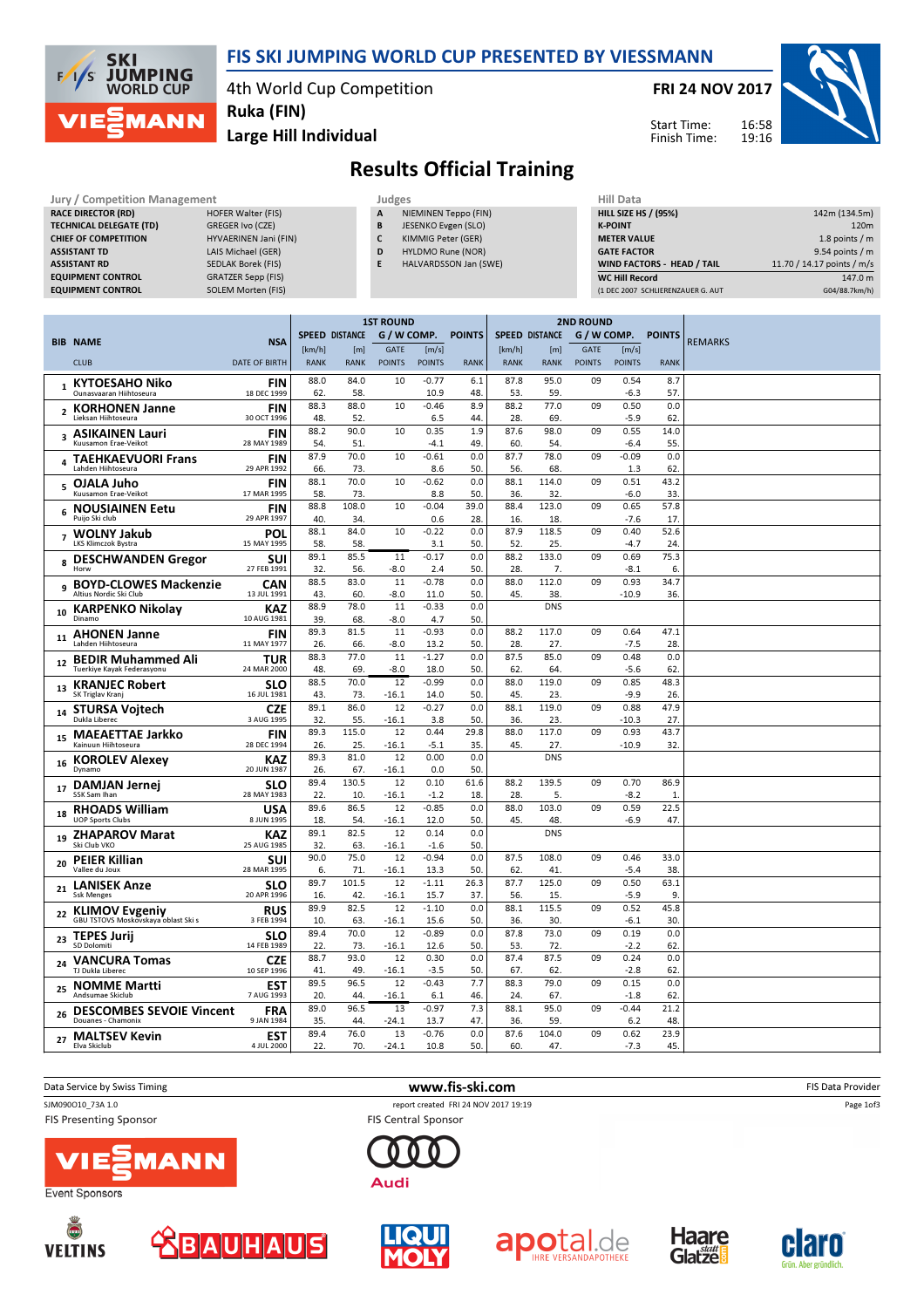

4th World Cup Competition Ruka (FIN)

FRI 24 NOV 2017

Start Time: Finish Time:



Large Hill Individual

**SKI** 

 $F/1/s$ 

**JUMPING**<br>WORLD CUP

**MANN** 

Results Official Training

|    |                                                           |                           |                       |              | <b>1ST ROUND</b> |                   |               | <b>2ND ROUND</b>      |              |               |                   |               |                |
|----|-----------------------------------------------------------|---------------------------|-----------------------|--------------|------------------|-------------------|---------------|-----------------------|--------------|---------------|-------------------|---------------|----------------|
|    | <b>BIB NAME</b>                                           | <b>NSA</b>                | <b>SPEED DISTANCE</b> |              | G / W COMP.      |                   | <b>POINTS</b> | <b>SPEED DISTANCE</b> |              | G / W COMP.   |                   | <b>POINTS</b> | <b>REMARKS</b> |
|    |                                                           |                           | [km/h]                | [m]          | <b>GATE</b>      | [m/s]             |               | [km/h]                | [m]          | <b>GATE</b>   | [m/s]             |               |                |
|    | <b>CLUB</b>                                               | <b>DATE OF BIRTH</b>      | <b>RANK</b>           | <b>RANK</b>  | <b>POINTS</b>    | <b>POINTS</b>     | <b>RANK</b>   | <b>RANK</b>           | <b>RANK</b>  | <b>POINTS</b> | <b>POINTS</b>     | <b>RANK</b>   |                |
| 28 | <b>ALAMOMMO Andreas</b><br>Ounasvaaran Hiihtoseura        | FIN<br>23 DEC 1998        | 90.2<br>2.            | 92.0<br>50.  | 13<br>$-24.1$    | $-0.46$<br>6.5    | 0.0<br>50     | 88.5<br>9.            | 122.5<br>20. | 09            | 0.82<br>$-9.6$    | 54.9<br>19    |                |
| 29 | <b>KORNILOV Denis</b><br>Sdushor CSP N. Novgorod Dinamo   | <b>RUS</b><br>17 AUG 1986 | 89.7<br>16.           | 83.0<br>60.  | 13<br>-24.1      | $-0.08$<br>1.1    | 0.0<br>50     | 88.2<br>28.           | 87.0<br>63.  | 09            | 1.49<br>$-17.4$   | 0.0<br>62     |                |
| 30 | <b>IPCIOGLU Fatih Arda</b>                                | TUR                       | 90.1                  | 87.0         | 13               | $-0.28$           | 0.0           | 88.1                  | 96.5         | 09            | 0.85              | 7.8           |                |
| 31 | Tuerkiye Kayak Federasyonu<br><b>BICKNER Kevin</b>        | 28 SEP 1997<br>USA        | 5.<br>89.5            | 53.<br>83.0  | $-24.1$<br>13    | 4.0<br>$-0.28$    | 50<br>0.0     | 36.<br>87.5           | 56.<br>85.0  | 09            | -9.9<br>0.44      | 58.<br>0.0    |                |
|    | Norge Ski Club                                            | 23 SEP 1996               | 20.<br>90.0           | 60.<br>108.0 | $-24.1$<br>13    | 4.0<br>$-0.05$    | 50<br>15.0    | 62.<br>88.2           | 64.<br>105.5 | 09            | $-5.1$<br>0.52    | 62<br>27.8    |                |
| 32 | <b>SCHIFFNER Markus</b><br>UVB Hinzenbach-Oberoesterreich | AUT<br>5 JUN 1992         | 6.                    | 34.          | $-24.1$          | 0.7               | 42            | 28.                   | 43.          |               | $-6.1$            | 43.           |                |
| 33 | <b>SEMENIC Anze</b><br><b>NSK TRZIC FMG</b>               | SLO<br>1 AUG 1993         | 89.9<br>10.           | 113.0<br>27. | 13<br>-24.1      | 0.10<br>$-1.2$    | 22.1<br>39    | 88.4<br>16.           | 116.5<br>29. | 09            | $-0.04$<br>0.6    | 54.3<br>21    |                |
| 34 | <b>INSAM Alex</b><br><b>GS FIAMME ORO</b>                 | <b>ITA</b><br>19 DEC 1997 | 89.3<br>26.           | 115.5<br>24. | 13<br>$-24.1$    | 0.16<br>$-1.9$    | 25.9<br>38    | 88.0<br>45.           | 74.0<br>71.  | 09            | 0.35<br>-4.1      | 0.0<br>62     |                |
| 35 | <b>TROFIMOV Roman Sergeevich</b>                          | <b>RUS</b>                | 90.2                  | 126.5        | 13               | 0.38              | 43.2          | 88.3                  | 105.5        | 10            | 0.63              | 18.4          |                |
|    | Sdushor CSP N. Novgorod                                   | 19 NOV 1989               | 2.<br>90.0            | 14.<br>82.5  | $-24.1$<br>13    | $-4.4$<br>$-1.27$ | 26<br>0.0     | 24.<br>88.2           | 43.<br>80.0  | $-8.1$<br>10  | $-7.4$<br>$-0.30$ | 51<br>0.0     |                |
| 36 | DI LENARDO Zeno<br>MONTE LUSSARI                          | ITA<br>19 OCT 1995        | 6.                    | 63.          | $-24.1$          | 18.0              | 50            | 28.                   | 66.          | $-8.1$        | 4.2               | 62.           |                |
| 37 | <b>SCHULER Andreas</b><br>Einsiedeln                      | SUI<br>30 DEC 1995        | 89.9<br>10.           | 93.5<br>48.  | 13<br>$-24.1$    | $-0.55$<br>7.8    | 0.0<br>50     | 88.2<br>28.           | 99.0<br>52.  | 10<br>-8.1    | 0.17<br>$-2.0$    | 12.1<br>56.   |                |
| 38 | <b>KOUDELKA Roman</b><br>LSK Lomnice nad Popelkou         | <b>CZE</b><br>9 JUL 1989  | 89.9<br>10.           | 108.0<br>34. | 13<br>-24.1      | 0.30<br>$-3.5$    | 10.8<br>43    | 88.5<br>9.            | 109.0<br>40. | 10<br>-8.1    | 0.36<br>$-4.2$    | 27.9<br>42.   |                |
| 39 | <b>TKACHENKO Sergey</b><br>Ski Club VKO                   | KAZ                       | 90.6                  | 94.5         | 13               | 0.22              | 0.0           |                       | <b>DNS</b>   |               |                   |               |                |
| 40 | <b>AMMANN Simon</b>                                       | 8 JUN 1999<br>SUI         | 1.<br>89.8            | 47.<br>103.0 | $-24.1$<br>13    | $-2.6$<br>$-0.25$ | 50<br>8.8     | 88.1                  | 113.5        | 10            | 0.44              | 35.1          |                |
|    | <b>SSC Toggenburg</b><br><b>BRESADOLA Davide</b>          | 25 JUN 1981<br>ITA        | 14.<br>90.2           | 41.<br>138.5 | $-24.1$<br>13    | 3.5<br>0.27       | 45<br>66.0    | 36.<br>88.5           | 33.<br>131.5 | $-8.1$<br>10  | $-5.1$<br>1.09    | 35.<br>59.8   |                |
| 41 | <b>CS ESERCITO</b>                                        | 10 SEP 1988               | 2.                    | 3.           | $-24.1$          | $-3.2$            | 15            | 9.                    | 9.           | -8.1          | $-12.8$           | 15            |                |
| 42 | <b>POLASEK Viktor</b><br>Sk Nove mesto na morave          | <b>CZE</b><br>18 JUL 1997 | 90.0<br>6.            | 137.0<br>5.  | 13<br>-24.1      | 0.80<br>$-9.4$    | 57.1<br>20    | 88.1<br>36.           | 129.5<br>12. | 10<br>-8.1    | 1.49<br>$-17.4$   | 51.6<br>25.   |                |
| 43 | <b>NAZAROV Mikhail</b><br>Moscow RGSH Stolitsa Dinamo     | <b>RUS</b><br>14 OCT 1994 | 89.4<br>22.           | 109.0<br>31  | 12<br>$-16.1$    | 0.37<br>$-4.3$    | 19.8<br>40    | 88.5<br>9.            | 97.0<br>55.  | 10<br>$-8.1$  | 0.42<br>$-4.9$    | 5.6<br>59.    |                |
| 44 | <b>GLASDER Michael</b>                                    | USA                       | 89.6                  | 126.5        | 12               | 0.48              | 50.0          | 88.4                  | 114.5        | 10            | 0.81              | 32.5          |                |
|    | Norge Ski Club<br><b>TAKEUCHI Taku</b>                    | 27 MAR 1989<br>JPN        | 18.<br>89.8           | 14.<br>140.0 | $-16.1$<br>12    | $-5.6$<br>0.16    | 22<br>78.0    | 16.<br>88.6           | 31.<br>130.5 | $-8.1$<br>10  | $-9.5$<br>0.90    | 39<br>60.3    |                |
| 45 | Kitano Construction Corp. Ski Club                        | 20 MAY 1987               | 14.                   | 2.           | -16.1            | $-1.9$            | 8.            | 8.                    | 11.          | -8.1          | $-10.5$           | 13.           |                |
| 46 | <b>COLLOREDO Sebastian</b><br><b>GS FIAMMEGIALLE</b>      | <b>ITA</b><br>9 SEP 1987  | 89.3<br>26.           | 120.0<br>22. | 11<br>$-8.0$     | 0.74<br>$-8.7$    | 43.3<br>25    | 88.3<br>24.           | 129.0<br>13. | 10<br>$-8.1$  | 0.69<br>$-8.1$    | 60.0<br>14    |                |
| 47 | KASAI Noriaki<br>Tsuchiya Home Ski Team                   | JPN<br>6 JUN 1972         | 89.3<br>26.           | 138.5<br>3.  | 11<br>-8.0       | 0.14<br>$-1.6$    | 83.7<br>5.    | 88.1<br>36.           | 76.0<br>70.  | 10<br>$-8.1$  | 0.77<br>$-9.0$    | 0.0<br>62     |                |
| 48 | <b>HAYBOECK Michael</b><br>UVB Hinzenbach-Oberoesterreich | AUT<br>5 MAR 1991         | 89.0<br>35.           | 128.5<br>11  | 10               | 0.47<br>$-5.5$    | 69.8<br>12    | 88.7<br>5.            | 113.0<br>34. | 10<br>-8.1    | 0.66<br>$-7.7$    | 31.6<br>41    |                |
| 49 | <b>AALTO Antti</b>                                        | FIN                       | 89.0                  | 128.5        | 10               | 0.77              | 66.3          | 88.7                  | 131.5        | 10            | 0.92              | 61.8          |                |
| 50 | Kiteen Urheilijat<br><b>POPPINGER Manuel</b>              | 2 APR 1995<br>AUT         | 35.<br>88.5           | 11.<br>108.5 | 10               | $-9.0$<br>0.15    | 14<br>37.5    | 5.<br>88.5            | 9.<br>105.5  | $-8.1$<br>10  | $-10.8$<br>0.81   | 11<br>16.3    |                |
|    | SV Innsbruck-Bergisel-Tirol<br><b>KOBAYASHI Ryoyu</b>     | 19 MAY 1989<br>JPN        | 43.<br>89.0           | 33.<br>141.5 | 10               | $-1.8$<br>0.96    | 31<br>87.5    | 9.<br>88.9            | 43.<br>112.5 | -8.1<br>10    | -9.5<br>0.00      | 53.<br>38.4   |                |
| 51 | Tsuchiya Home Ski Team                                    | 8 NOV 1996                | 35.                   | $\mathbf{1}$ |                  | -11.2             | 1             | 2.                    | 37.          | -8.1          | 0.0               | 34            |                |
|    | <sub>52</sub> FANNEMEL Anders<br>Hornindal II             | <b>NOR</b><br>13 MAY 1991 | 88.0<br>62.           | 110.0<br>28. | 09<br>8.1        | 0.69<br>$-8.1$    | 42.0<br>27.   | 89.0<br>1.            | 141.5<br>2.  | 10<br>$-8.1$  | 0.40<br>$-4.7$    | 85.9<br>2.    |                |
| 53 | <b>GRANERUD Halvor Egner</b><br>Asker Skiklubb            | <b>NOR</b><br>29 MAY 1996 | 87.9<br>66.           | 114.5<br>26. | 09<br>8.1        | 0.14<br>$-1.6$    | 56.6<br>21    | 88.9<br>2.            | 135.5<br>6.  | 10<br>$-8.1$  | 0.94<br>$-11.0$   | 68.8<br>8.    |                |
|    | 54 SIEGEL David<br>SV Baiersbronn                         | <b>GER</b><br>28 AUG 1996 | 87.8<br>69.           | 96.0<br>46.  | 09<br>8.1        | 0.50<br>$-5.9$    | 19.0<br>41    | 88.4<br>16.           | 105.0<br>46. | 10<br>$-8.1$  | 0.84<br>$-9.8$    | 15.1<br>54.   |                |
| 55 | <b>AIGNER Clemens</b>                                     | AUT                       | 88.0                  | 122.0        | 09               | 0.63              | 64.3          | 88.5                  | 128.0        | 10            | 0.61              | 59.2          |                |
| 56 | SV Innsbruck-Bergisel-Tirol<br><b>BARTOL Tilen</b>        | 2 FEB 1993<br><b>SLO</b>  | 62.<br>87.3           | 20.<br>85.0  | 8.1<br>09        | $-7.4$<br>0.44    | 17<br>0.0     | 9.<br>88.0            | 14.<br>96.5  | -8.1<br>10    | $-7.1$<br>0.56    | 16.<br>3.0    |                |
|    | SSK Sam Ihan                                              | 17 APR 1997               | 74.<br>88.2           | 57.<br>107.0 | 8.1<br>09        | $-5.1$<br>0.59    | 50.<br>37.8   | 45.<br>88.9           | 56.<br>144.0 | $-8.1$<br>10  | $-6.6$<br>0.84    | 61.<br>85.3   |                |
| 57 | <b>PREVC Peter</b><br>SK Triglav Kranj                    | <b>SLO</b><br>20 SEP 1992 | 54.                   | 37.          | 8.1              | $-6.9$            | 30            | 2.                    | 1.           | $-8.1$        | $-9.8$            | 3.            |                |
| 58 | KOT Maciej<br>AZS Zakopane                                | <b>POL</b><br>9 JUN 1991  | 88.3<br>48.           | 105.5<br>39. | 09<br>8.1        | 0.45<br>$-5.3$    | 36.7<br>33    | 88.4<br>16.           | 141.0<br>3.  | 09            | 1.22<br>$-14.3$   | 83.5<br>5.    |                |
| 59 | <b>FORFANG Johann Andre</b>                               | <b>NOR</b>                | 87.8                  | 110.0        | 09               | 0.42              | 45.2          | 87.7                  | 141.0        | 09            | 1.07              | 85.3          |                |
|    | <b>Tromsoe Skiklubb</b>                                   | 4 JUL 1995                | 69.                   | 28.          | 8.1              | $-4.9$            | 24.           | 56.                   | 3.           |               | $-12.5$           | 3.            |                |

Data Service by Swiss Timing **EXECUTE:** The Same of the WWW.fis-ski.com **EXECUTE:** FIS Data Provider SJM090O10\_73A 1.0 report created FRI 24 NOV 2017 19:19 **FIS Presenting Sponsor** 

Event Sponsors

Ō

**VELTINS** 

**FIS Central Sponsor** 















Page 2of3